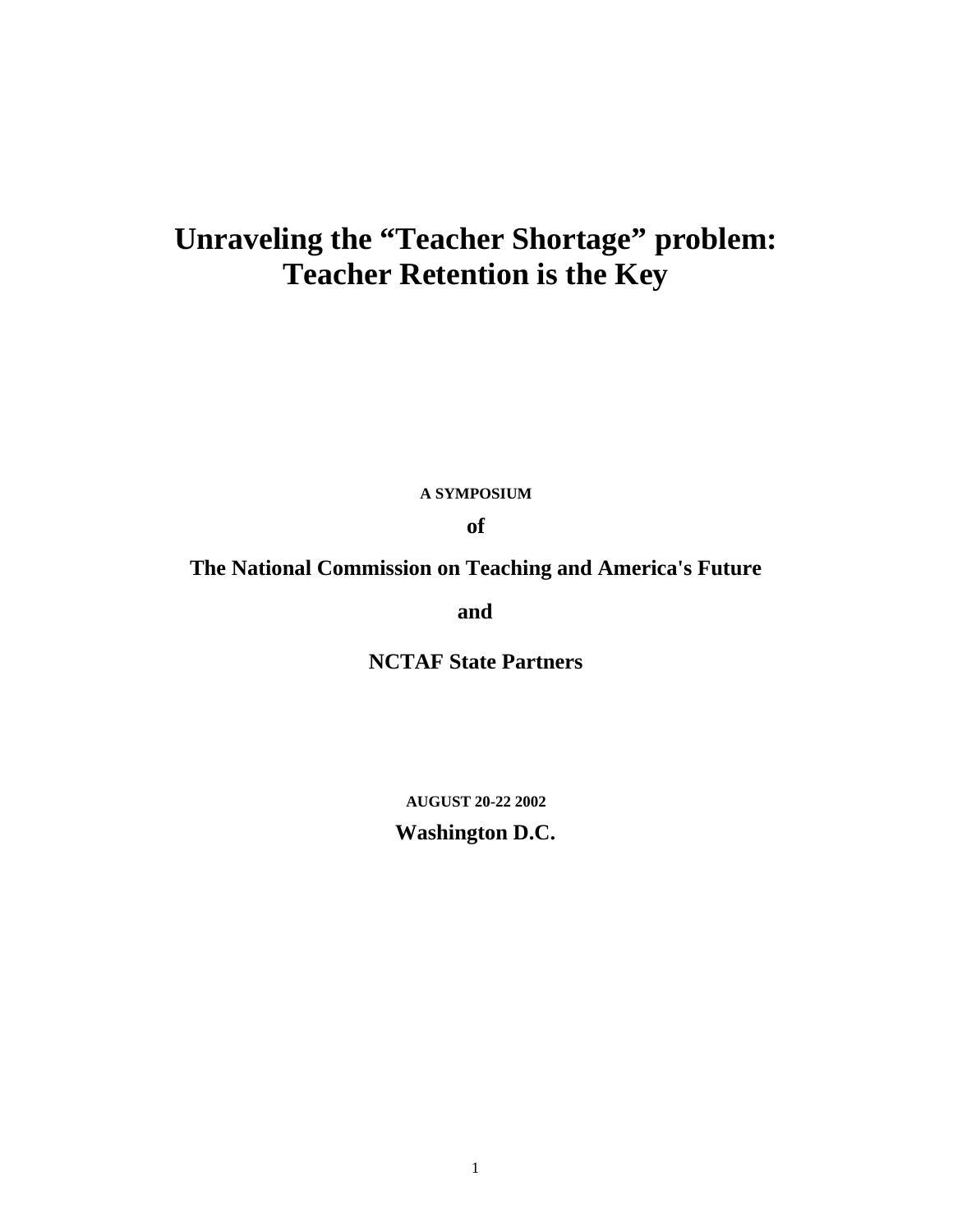# **UNRAVELING THE "TEACHER SHORTAGE" PROBLEM: TEACHER RETENTION IS THE KEY**

#### **THE CONVENTIONAL WISDOM IS WRONG 3**

| A CLOSER LOOK AT THE NUMBERS 4                                    |
|-------------------------------------------------------------------|
| THE SUPPLY OF TEACHERS IS GENERALLY ADEQUATE TO MEET THE DEMAND 4 |
| WHY DO WE APPEAR TO HAVE "SHORTAGES?"<br>6                        |
|                                                                   |
| HIGH TEACHER TURNOVER HAS SIGNIFICANT COSTS<br>-8                 |
|                                                                   |
| <b>HOW CAN WE REDUCE HIGH TEACHER TURNOVER?</b><br>-10            |
|                                                                   |
| WE NEED SCHOOLS DESIGNED FOR THE $21^{ST}$ CENTURY 13             |
| <b>A THREE PART STRATEGY 14</b>                                   |
| NCTAF STATE PARTNERS<br>14                                        |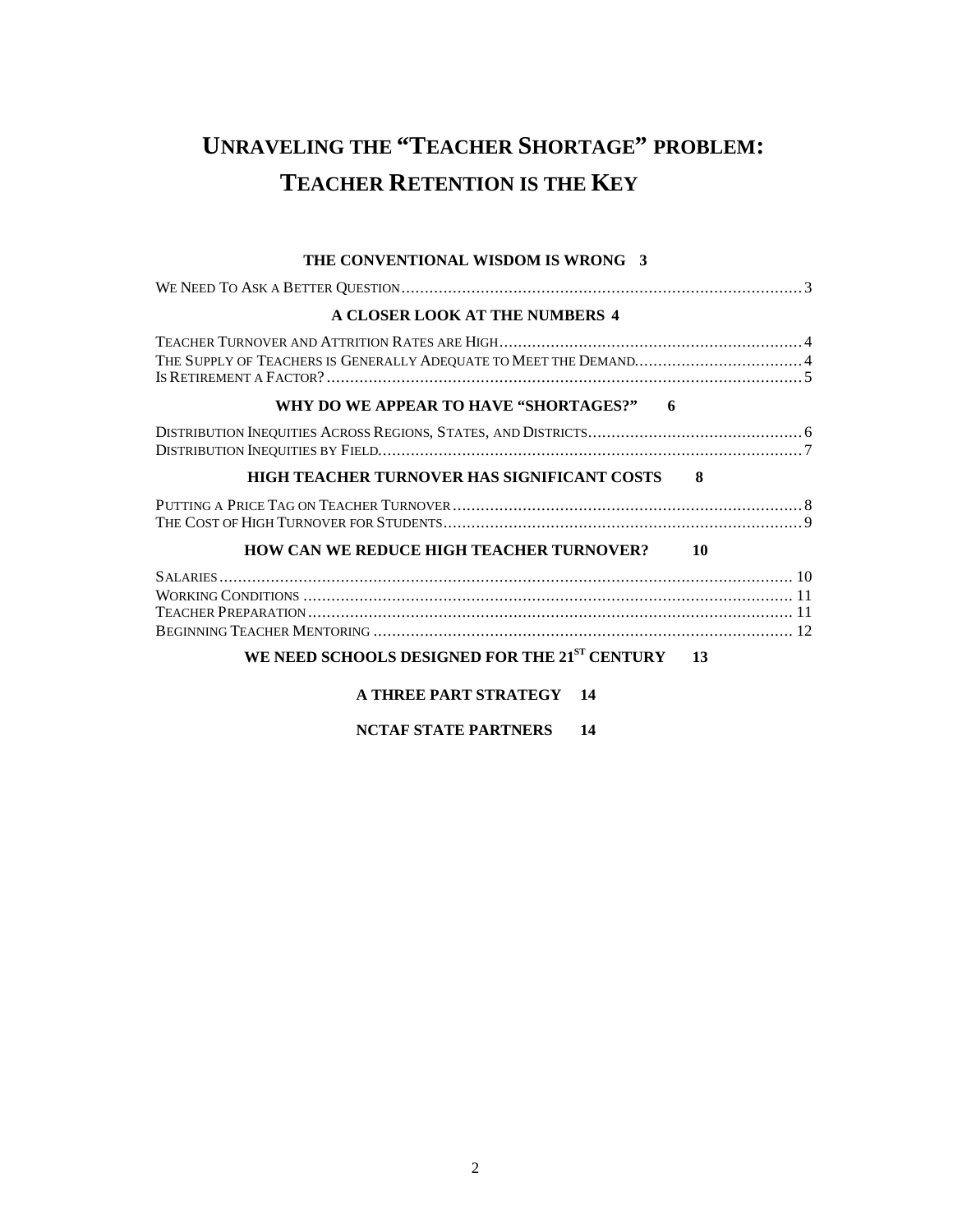# **We Need To Balance Quality Teacher Preparation With Strong Retention Strategies**

#### **THE CONVENTIONAL WISDOM IS WRONG**

If we know that good teachers make a difference, why haven't we achieved highquality teaching in every American classroom? The question is pointed. And for too long it has pointed in the wrong direction for an answer—toward a teacher shortage. The common perception, widely reported in the press, is that we just don't have enough teachers, especially good ones, to go around. But as often happens, the conventional wisdom turns out to be too conventional and too little wisdom. Our inability to support high-quality teaching in many of our schools is driven not by too few teachers coming in, but by too many going out, that is, by a staggering teacher turnover and attrition rate.

In general, the turnover rate among teachers is significantly higher than for other occupations.<sup>1</sup> The fact is, an alarming and unsustainable number of teachers are leaving teaching during their first few years of teaching. The *No Child Left Behind Act* has stimulated a national effort to find highly qualified teachers for every classroom. But no teacher supply strategy will ever keep our classrooms staffed with quality teachers if we do not reverse the debilitating rate of teacher attrition. We need to balance our efforts to prepare high quality teachers with strong strategies to support good teaching in our schools.

#### **We Need To Ask a Better Question**

1

When we ask, "How can we find and prepare more teachers?" we are focusing on the symptom instead of the problem. Or perhaps more accurately, the teacher "shortage" turns our to be just the visible side of a coin, whose underside is high attrition rates. By focusing on the visible symptom, we are distracting ourselves from addressing the underlying sources of the problem. We need to ask instead: "How do we get the good teachers we have recruited, trained, and hired to stay in their jobs?" A closer look at the numbers will help us understand the extent of the problem.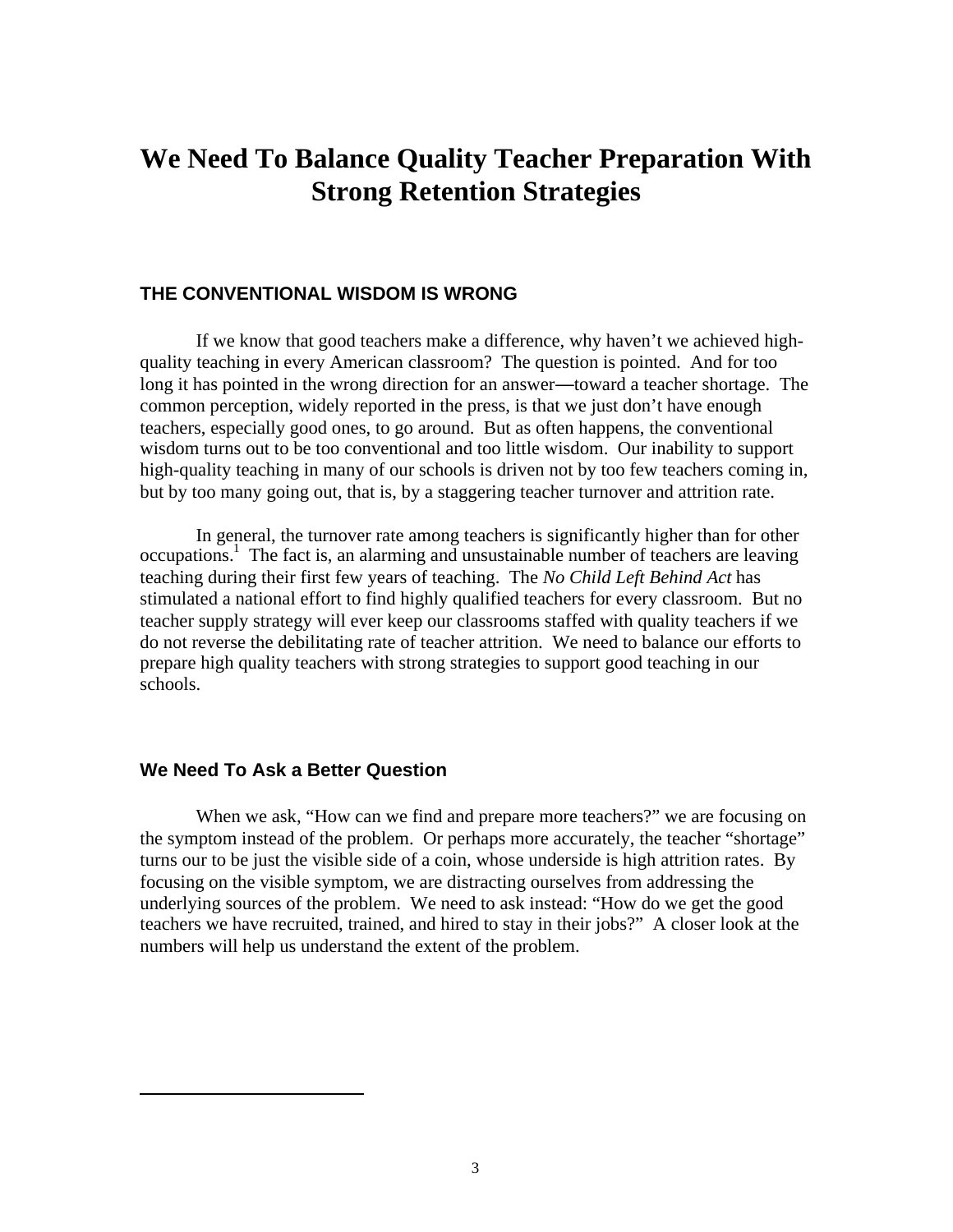#### **A CLOSER LOOK AT THE NUMBERS**

#### **Teacher Turnover and Attrition Rates are High**

The facts about the teacher retention problem speak for themselves. Turnover for teachers is significantly higher than for other occupations **(**see **Figure 1)**. 1 Based on analysis of the most recent data from the National Center for Education Statistics for the 1999-2000 school year, it is estimated that almost a third of America's teachers leave the field sometime during their first three years of teaching, and almost half leave after five years (see **Figure 2**).<sup>2</sup> In many low-income communities and rural areas, the rates of attrition are even higher (see **Figure 3**). The attrition rate for those who enter through some "alternative" pathways can be as high as 60 percent. $3$ 

As a result of high attrition rates, despite their best efforts to recruit new teachers, many of our schools wind up with a net loss each year. In 1999, for example, our schools hired 232,000 teachers who had not been teaching the year before (i.e., new teachers hired who were not simply moving from one school to another). *But the schools lost more than 287,000 teachers who left for other occupations that year*—*55,000 more than they hired* (**see Table 1a**). When we see reports about how many teachers need to be hired this fall, we should be asking instead: "How many teachers left last spring? And why?"

As we explore the numbers and the accompanying figures, it is important to recognize that *the teacher retention problem crosses all communities and all sectors of education* (**see Figure 3**). Teacher attrition is highest in low-income communities, and in private schools, but suburban schools and affluent neighborhoods are not immune.

The retention problem plays itself out, to a greater or lesser extent, in every state. In Texas, which is one of the more dramatic cases, the problem was the focus of a recent report, which revealed that of the over 63,000 teaching positions in the state that needed to be filled in the 1998-99 school year, most of the openings (about 46,600, or 74 percent) were due to teachers leaving the profession prior to retirement. In comparison, 11,000 (17 percent) of these vacancies resulted from teacher retirements, and approximately 5,700 (9 percent) of these positions were created to accommodate increasing student enrollment. Crucially, many of the teachers who left the profession had not been teaching for very long. Between 1993 and 1996 as many as nineteen percent of the state's new teachers left the profession after their *first year.<sup>4</sup>*

#### **The Supply of Teachers is Generally Adequate to Meet the Demand**

The data on teacher attrition reveals a surprising fact: The United States produces more than enough teachers to meet its needs. (see **Table 1**). In general, the demand for teachers can be easily met by current sources of supply. As **Table 1a** shows, in 1999, 232,000 teachers were newly hired into the system, but only 85,000 were newly graduated from college (which is less than sixty percent of the new teacher graduates that year). Almost 80,000 of the new hires were re-entrants from the reserve pool of former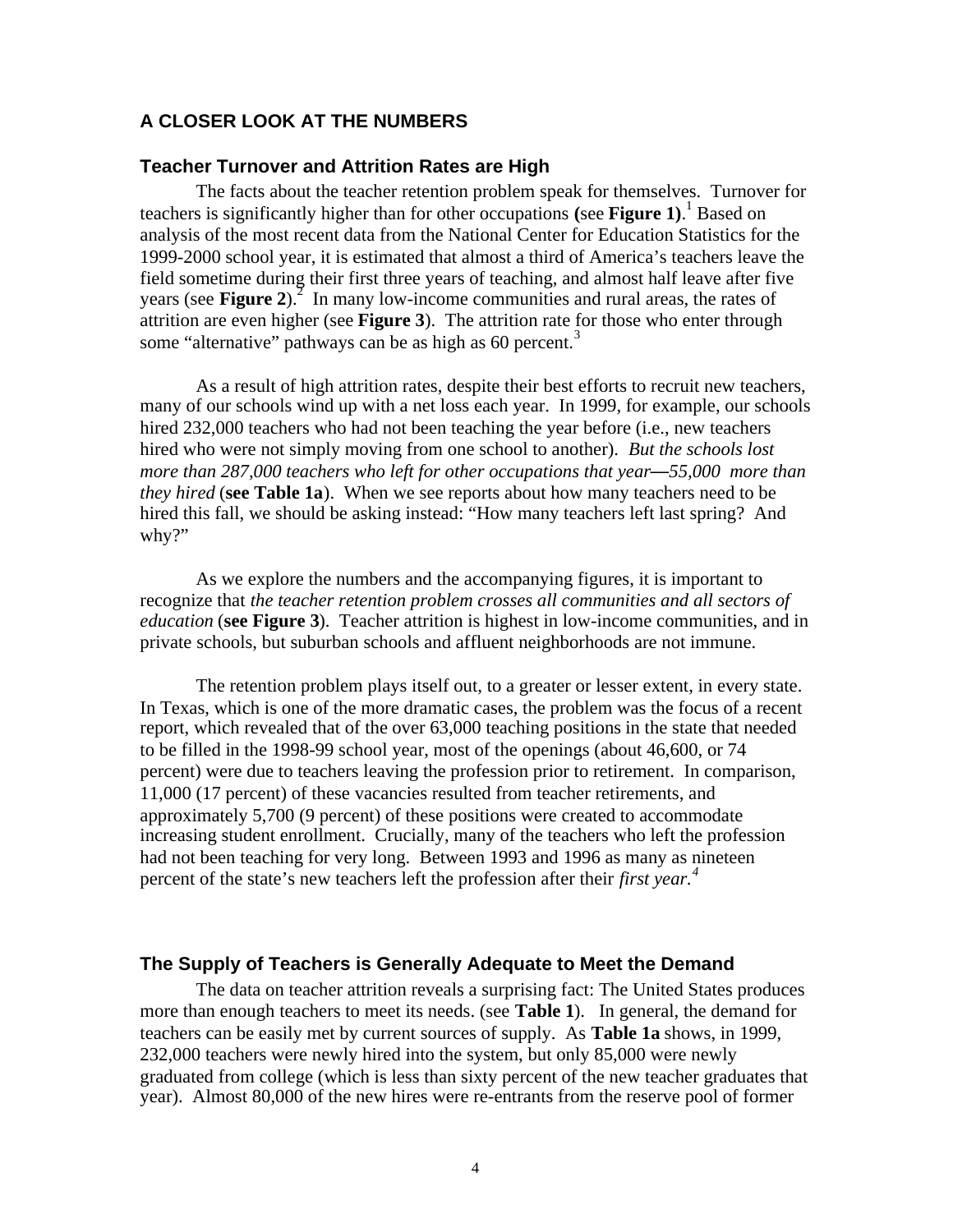teachers returning to the classroom. And an additional 67,000, were either delayed entrants, who had prepared to teach in college but who pursued other activities before entering teaching, or other new entrants who were hired without prior teaching preparation or experience.<sup>5</sup>

The bottom line is, the nation's teacher preparation system has been responding vigorously to the increased demand for teachers over the last decade. For example between 1984 and 1998 the number of institutions preparing teachers increased from 1,287 to 1,354 and the annual number of graduates with Bachelors and Masters degrees jumped by over 50 percent to 230,000 by the 1999-2000 school year.<sup>6</sup> It is likely that some of those who received Masters degrees were already teaching, but we can be sure that the supply of new teachers was growing and more than adequate to meet the demand for first-time hires. For example, in the year 2000, the 603 institutions counted in the AACTE/NCATE joint data system reported 123,000 individuals who completed programs that led to initial teaching certification.<sup>7</sup> These institutions prepare about threequarters of all teachers in training, so we can estimate that the number of newly prepared teachers that year would approach 160,000 (only 85,000 newly graduated teachers were hired the year before).

Furthermore, there is a large national reserve pool of individuals composed of those who have taught before, along with those who prepared but never entered teaching. In 1999, for example, 80,000 of these individuals returned to teaching from other pursuits. The most recent data from the U.S. Census Bureau suggests there were more than 6 million individuals holding bachelor's degrees in education in 1993 (and many more with a major in another field plus a minor or credential in education or a masters degree). Thus, not counting approximately three million active teachers at that time, at least three million people in the U.S. were trained to teach but chose not to do so.<sup>8</sup> And add to this that over the years, thousands of teachers have entered the classroom through alternative pathways.<sup>9</sup>

#### **Is Retirement a Factor?**

Is retirement contributing to the high rate of teacher attrition? Not as much as we might think. The number of teachers leaving for *non-retirement* reasons is about three-toone. It is the high non-retirement attrition rates that are fueling the teacher shortage.

It is true that a large number of teachers currently in the classroom were hired in the late 1960s and 1970s, and that they are now approaching retirement. It is also true that retirement rates have been increasing each year. But as **Table 1** shows, the number of retiring teachers is far below the total number of teachers hired in our schools from all sources. Over the next 10 years, about 700,000 teachers are projected to retire, accounting, for about 28 percent of the hiring needs during that period.<sup>10</sup>

The combined number of new entrants and re-entrants greatly exceeds the retirement rate. Even without the reserve pool reentrants, our teacher-preparation system could easily accommodate the retirement rate.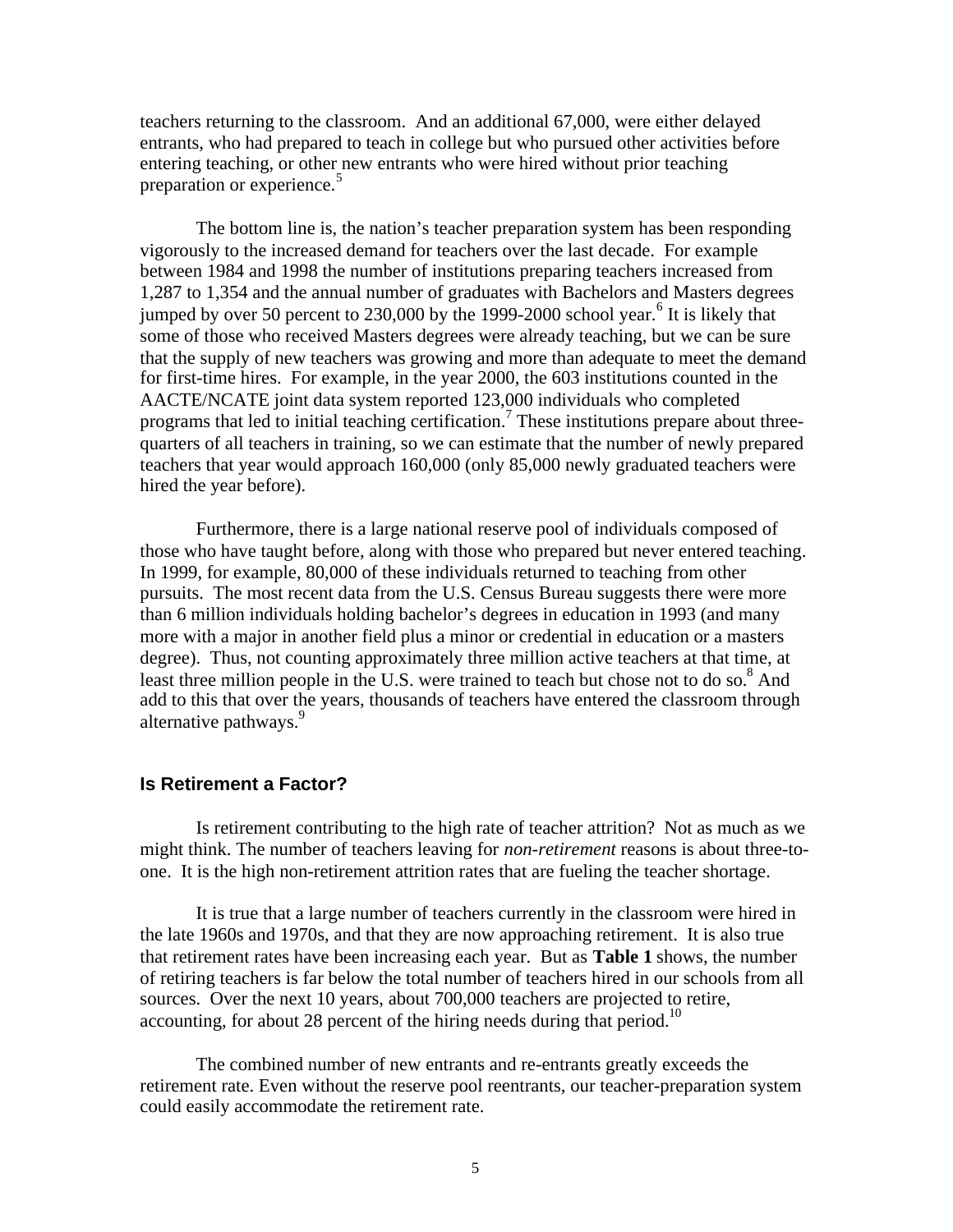#### **WHY DO WE APPEAR TO HAVE "SHORTAGES?"**

If the United States has a sufficient number of individuals prepared for teaching, why are so many schools having difficulty staffing their classrooms, and why are there so many under-qualified teachers in America's schools – especially in the cities?

The high demand for teachers is not being driven by an undersupply of entering teachers, but by an excessive demand for teacher replacements that is driven by staggering teacher turnover. The data portray "a revolving door occupation with relatively high flows in, through, and out of schools"<sup>11</sup> (see **Figures 4 and 5**).

#### **Distribution Inequities Across Regions, States, and Districts**

The shortage problem may better be understood as a problem of teacher attraction, distribution, and retention. For the most part, the "shortages" that exist are shortages of people willing to work at the salaries and under the working conditions offered in specific locations. While there appear to be shortfalls in some states and districts, there are often surpluses in others, even when they are in close proximity to each other. The American Association of Employment in Education (AAEE, 1997) reports surpluses of teachers in most fields in the Northwest, Rocky Mountains, Northeast, and most Middle Atlantic states alongside shortages of teachers in many fields in Alaska, the West, and the South. In general, states that offer higher salaries in conjunction with policies that are more supportive of education and teaching, and states that have a greater number of teacher preparing institutions, have had fewer problems hiring teachers. Within states, most wealthy districts have surpluses of teachers while poorer districts that offer lower salaries and less attractive working conditions have difficulty hiring. Hiring problems are most common in inner cities and in the rapidly growing South and West.

At the local level, many qualified teachers do not find their way into jobs in the districts where they are most needed. The best-qualified teachers are typically recruited to better-funded districts with high levels of support. Teachers who have options want to work in schools that pay them adequately and support their efforts well. Increasing teacher production will not solve the problems of high turnover and attrition that fuel chronic "shortages" in disadvantaged schools where salaries are too low and working conditions are unacceptable.

In some states and districts the problem is aggravated by antiquated hiring procedures. The Commission has found that apparent shortages, and the hiring of underqualified teachers, in many communities was less a function of labor market shortages than it was of cumbersome hiring procedures that prevent efficient and timely hiring and chase away good candidates. Similarly, many states enforce redundant requirements for fully qualified and credentialed candidates from other states, making it difficult for them to enter the local teaching force. Other barriers include late budget decisions on the part of state and local governments and teacher transfer provisions that push new hiring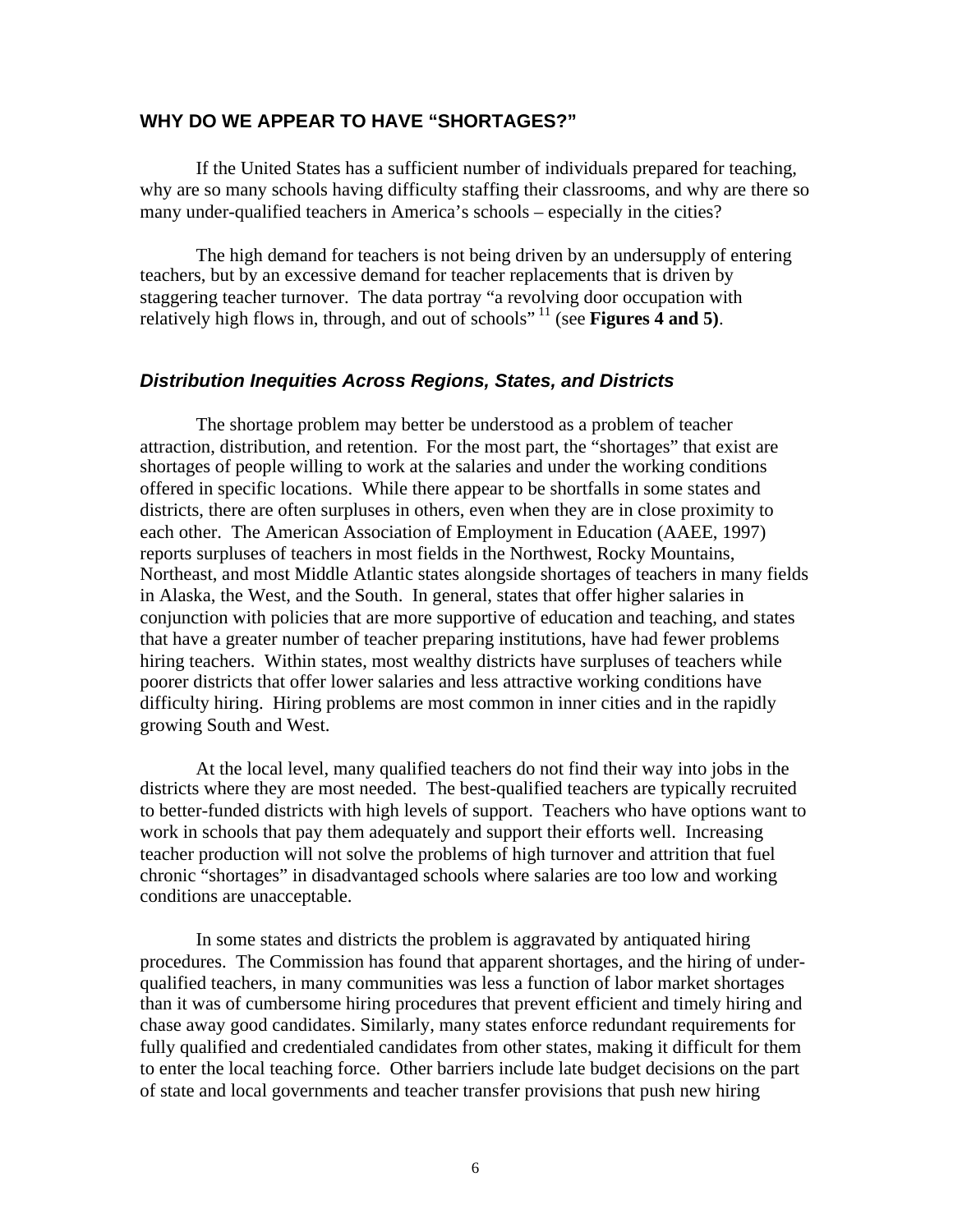decisions into August or September, lack of pension portability across states, and loss of salary credit for teachers who move.

Apparent shortfalls also are a function of distribution problems that result from federal policies that still treat teaching as an ad hoc local enterprise. At the national level there are few policies aimed at luring prospective teachers from fields and locations with oversupplies into those that are increasingly hard to staff. Unlike medicine, where the federal government helps to offset shortages by funding needed training slots in medical schools and scholarships for candidates in shortage fields, there is no current national policy to help manage the labor force in teaching. Policies that helped to ameliorate teacher shortages in the 1960s and 1970s were rescinded in the early 1980s and have yet to be replaced.

Some states have a large number of teacher education institutions and regularly produce more teachers than they can hire, while others have little infrastructure for preparing teachers and may not have developed the aggressive recruitment strategies or reciprocity arrangements they need to accept licenses awarded in other states. Some states still prepare relatively few teachers, despite the fact that they have rapidly growing student enrollments. By the year 2007, for example, enrollments are projected to increase by more than 20% in California and Nevada while enrollment declines are anticipated in most parts of the Northeast and Midwest.

Inadequate national and regional information about vacancies, lack of license reciprocity, and inadequate incentives for recruiting teachers to high-demand locations all contribute to the problems of getting teachers from where they are prepared to where they are needed.

#### **Distribution Inequities by Field**

Apparent teacher shortages are particularly severe in some fields. The data suggest, for example, that there are too few candidates to meet the demand for teachers in fields like mathematics, science, and special education. Subject specific shortages are likely to be worse in states that have not enacted targeted programs and incentives to recruit and prepare teachers in these fields. Federal incentives such as scholarships and loan forgiveness to steer prospective teachers into these fields are inadequate.

But, as **Figure 6** shows, it is important to recognize that teacher attrition in these fields is especially high. *Attrition rates for special education, mathematics, and science are approaching twenty percent a year* – the attrition rates in these fields are more than twice the rates for social studies teachers for example*.* Some states are making inroads on these field specific shortages by creating significant new recruitment and preparation program and by offering substantial subsidies in the form of service scholarships and forgivable loans. But, to realize the full benefit of their targeted investments in high need teacher preparation and supply, those states would be well advised to buttress their efforts with initiatives to reduce the exceptionally high attrition rates in these fields.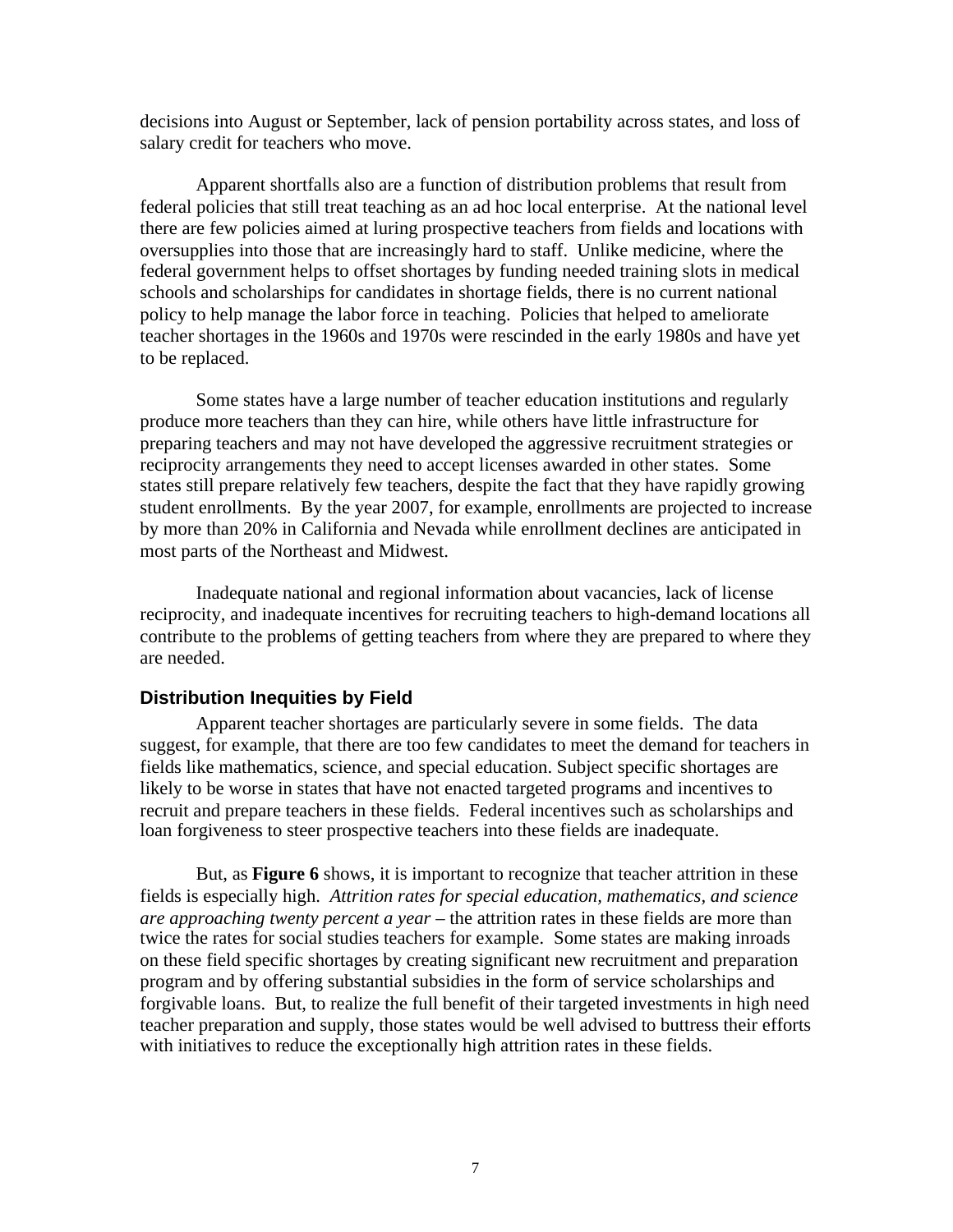In short, continued high turnover rates and the chronic attrition of beginning teachers create a constant and ongoing annual pressure for hiring. In spite of what is, in fact, a surplus of potentially available teachers, an apparent shortage of fully qualified teachers choosing to teach continues to plague our nation's schools and classrooms. The uphill climb to staff our schools with qualified teachers is made that much steeper if teachers leave in large numbers in the face of difficult conditions and few supports.

#### **HIGH TEACHER TURNOVER HAS SIGNIFICANT COSTS**

It is time to balance our efforts to recruit and prepare high quality teachers with strong teacher retention strategies. We can no longer afford to offset high attrition rates by simply increasing the supply of replacements. The misperception that teacher shortages are the primary problem has serious consequences: It is driving poor policy decisions.

#### **Putting a Price Tag on Teacher Turnover**

Teacher turnover is expensive. For the 1999-2000 school year, our schools hired 534,861 teachers, but they lost as many as they hired – by the end of the year, 539,778 had left their classrooms. As **Figure 4** shows, almost a third of the teachers during that year were in transition. They were either going through the process of entering a new school with new colleagues and students, or they were at various stages of leaving their schools. This churning staff turnover keeps school administrators scrambling to find replacements, and in too many cases quality teaching is compromised in an effort to find a sufficient number of warm bodies to staff the classrooms. In the wake of this turmoil, student achievement declines.

We can, and should, put a price tag on the cost of turnover. To begin with, a realistic assessment of high turnover would suggest that a huge public investment in higher education tuition and tax support for teacher preparation is being undercut through chronic inattention to school conditions that could be changed to improve retention and promote quality teaching and learning.

We should also put a price tag on the cost of turnover at the school district level. There is evidence to suggest that the costs of replacing almost 16 percent of our teachers, *every year,* in this revolving door profession are astronomical. A recent study in Texas revealed that the state's annual turnover rate of 15.5 percent of all teachers, which includes a 40 percent rate for teachers in their first three years, costs a "conservative" \$329 million a year. If the organizational costs of termination, substitutes, learning curve loss, and new training are included, then the price tag could go as high as \$2.1 billion.<sup>12</sup>

High teacher turnover also severely undermines our ability to build and sustain professional teaching communities in our schools. The high flow-through and turnover depicted in **Figure 5** has the potential to seriously undermine "a positive sense of community among families, teachers, and students that has long been held by education researchers to be one of the most important indicators and aspects of successful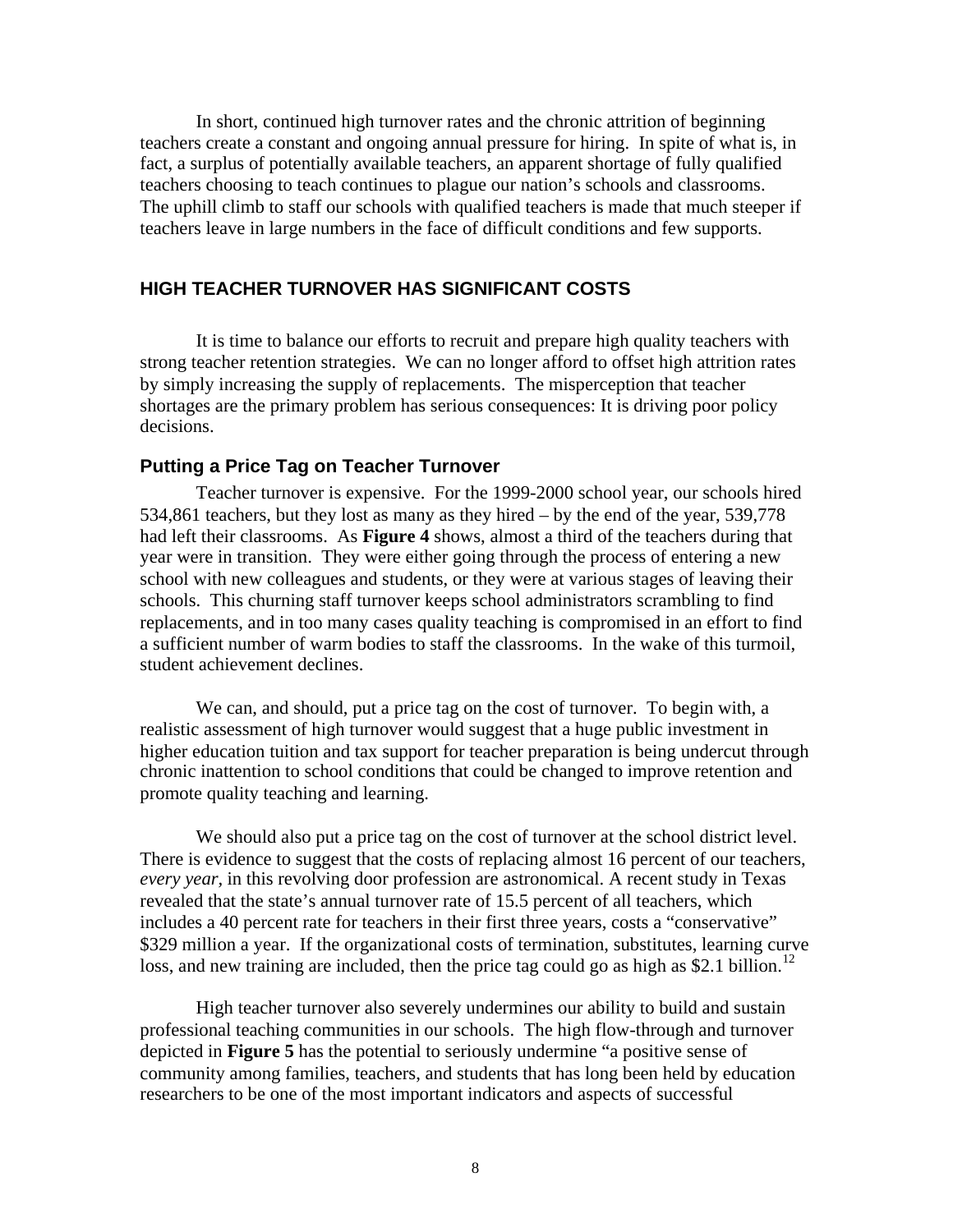schools."<sup>13</sup> High turnover diminishes the sense of community, continuity, and coherence that is the hallmark of strong schools.

Our inability to sustain strong learning communities in high turnover schools also undercuts our ability to implement school reforms. No price tag has yet been placed on this loss, but a substantial investment in teacher training and school reform implementation is often lost to high rates of teacher turnover. We never really build our capacity to sustain school improvements because the teachers we train leave before the reform can become established practice in the school. This is can be especially true in beleaguered schools. Despite their dreams and best aspirations, the teachers in these schools too often lack the leadership and the collegial opportunities they need to develop a strong professional community that could support their efforts to improve student achievement.

#### **The Cost of High Turnover for Students**

The most serious consequence, of course, is that high turnover diminishes teaching quality and student achievement. Inexperienced teachers (those with less than two to three years of experience) are often found to be noticeably less effective than more senior teachers.<sup>14</sup> In addition, concentrations of under-prepared teachers create a drain on schools' financial as well as human resources. New teachers thrown into schools with high turnover and limited opportunities for mentoring by accomplished teachers often feel "lost at sea."<sup>15</sup> Schools with high turnover must continually pour money into recruitment efforts and professional support for new teachers, many of them untrained, without reaping student achievement dividends from these investments. Other teachers, including the few who could serve as mentors, are stretched thin and feel overburdened by the needs of their colleagues as well as their students. Instead of using funds for needed school improvements, monies are spent re-teaching the basics each year to new teachers who come in with few tools and leave before they become skilled. Teachers who benefit from the staff-development investments of low-performing schools often end up leaving the profession or moving on to more desirable teaching positions in other communities. $16$ 

Not surprisingly, it is the lowest income students who suffer most from high teacher turnover and attrition. In California for example, schools with high percentages of low-income and minority students are consistently staffed with higher numbers of underprepared teachers (see **Figures 7a, 7b, and 7c)**. The National Center for Education Statistics (NCES) recently reported that more than half of the nation's middle school students and a quarter of its high school students are learning core academic subjects from teachers who lack certification in those subjects and who did not major in them in college.<sup>17</sup> This pattern of out-of-field teaching is, again, particularly severe in low-income communities. Teachers in these schools are too often treated like interchangeable units who can be swapped from one teaching field to another.<sup>18</sup> Under these circumstances it is likely that children with the greatest learning needs will experience repeated years of teaching by unqualified instructors.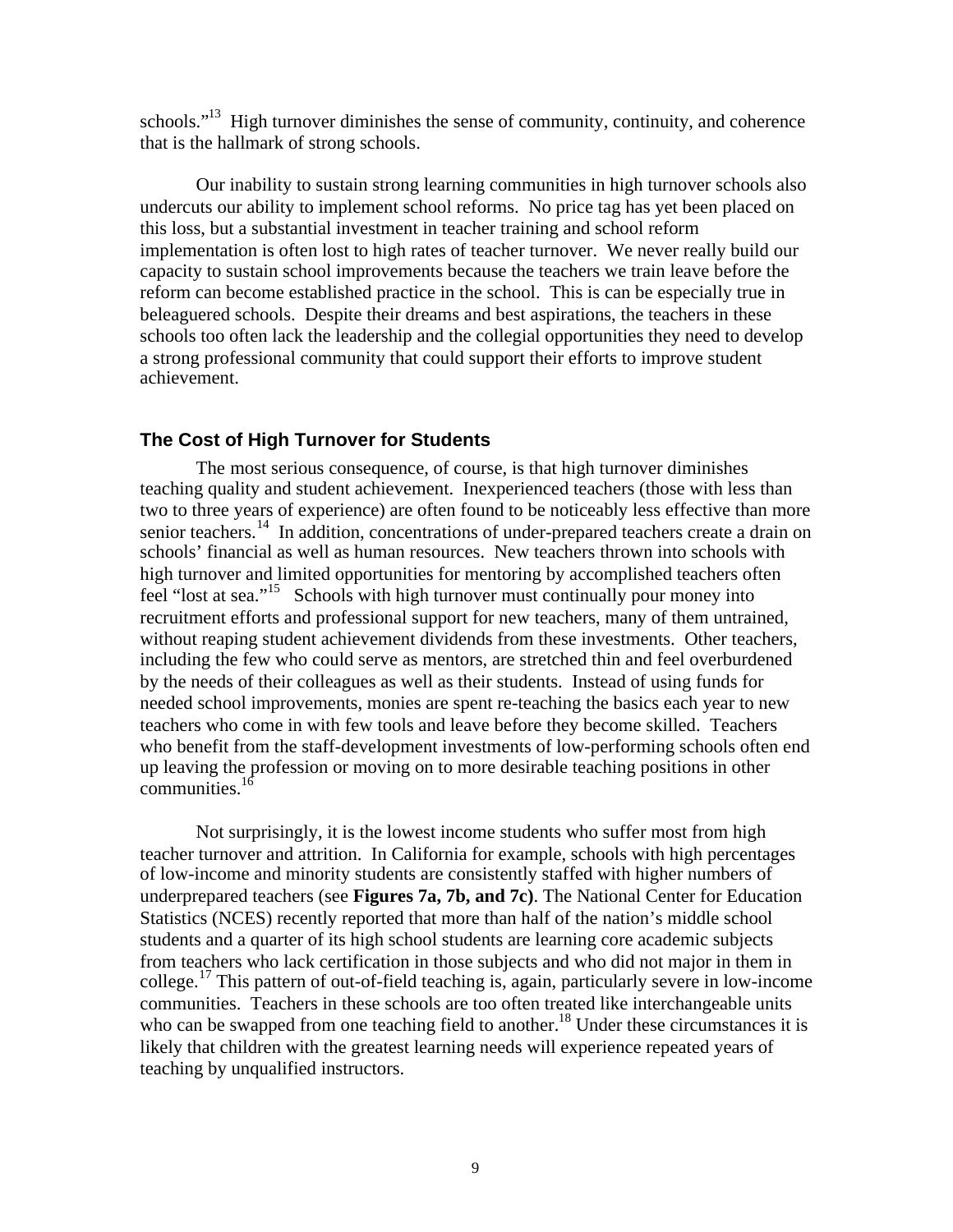Conditions for the teachers in these schools do not support quality teaching, but it's worse for the students, because for them resignation is a no win option. They are forced to sit in classrooms with unqualified replacements and substitutes, even as their chances of achieving a quality education diminish daily. In one widely noted study, children who had the least effective teachers three years in a row posted academic achievement gains that were 54 percent lower than the gains of children who had the most effective teachers three years in a row.<sup>19</sup> Similar studies in Boston and Dallas have had comparable findings.<sup>20</sup> Says one researcher: "The implication is that not only does teaching quality matter — it matters a lot. Students unfortunate enough to face several bad teachers in a row face devastating odds against success."<sup>21</sup>

Taken together, at every level, the churning staff turnover in our schools has high costs. As a result, too many of our schools are riding a downward spiral that diminishes the dreams of both our teachers and their students. The way ahead is clear. We must balance our teacher preparation and recuirtment efforts with stronger efforts to retain and reward the good teachers we have. Simply replacing those who leave with short-term quick fixes serves only to keep the revolving door spinning.

### **HOW CAN WE REDUCE HIGH TEACHER TURNOVER?**

To fix the problem we need to understand the cause. Four major factors are especially prominent influences on whether and when teachers leave specific schools or the profession entirely:

- Salaries
- Working conditions
- Preparation
- Mentoring support in the early years of teaching

**Figures 8 and 9** summarize the reasons for teacher dissatisfaction and the impacts this dissatisfaction has on teacher turnover. Working conditions and salaries are both significant reasons for leaving, but the relative importance of these features varies depending on the specific teachers' experiences. For example, poor administrative supports are mentioned more often by teachers leaving low-income schools where working conditions are often more stressful, while salaries are mentioned somewhat more often by teachers leaving more affluent schools.

#### **Salaries**

There is substantial evidence that wages are at least as important to teachers in their decision to quit teaching as they are to workers in other occupations.<sup>22</sup> Teachers are more likely to quit when they work in districts with lower wages and when their salaries are low relative to alternative wage opportunities.<sup>23</sup> The effects of wage differentials are strongest at the start of the teaching career,  $^{24}$  but the effects of wages on retention persist at higher levels of experience as well. Teachers in high demand fields like mathematics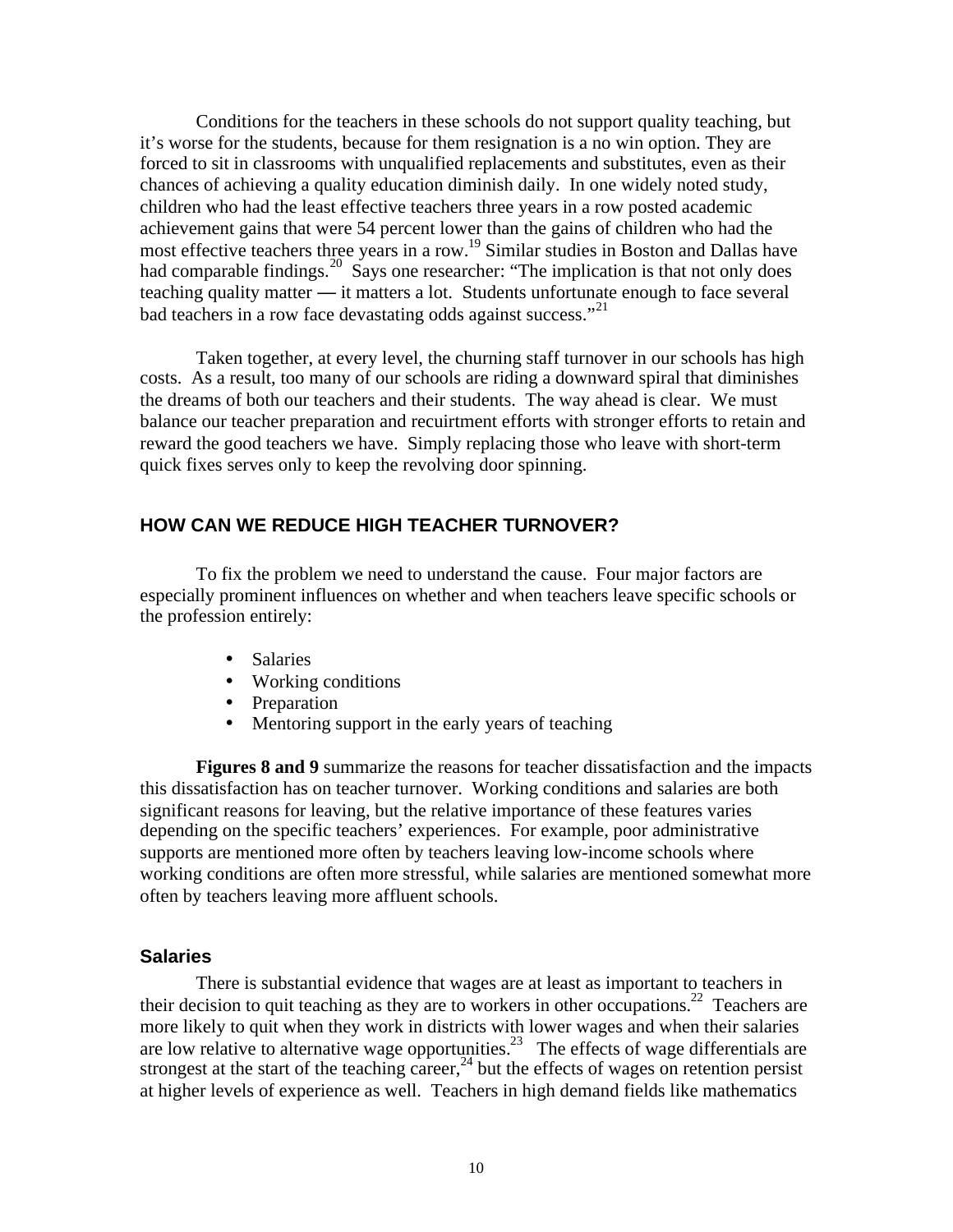and science are especially vulnerable to salary differences in their decisions to remain in teaching.<sup>25</sup> Such fields have especially high opportunity costs for remaining in teaching given much higher salaries in alternative occupations, and as **Figure 6** shows, the attrition rates in these fields are significantly higher than in other fields.

Higher salaries also appear to attract better-prepared and higher-quality teachers.<sup>26</sup> Student achievement may be associated with increases in teacher salaries as well (along  $_{27}$ with teacher experience and education, which are rewarded in teacher salary schedules).<sup>2</sup>

#### **Working Conditions**

Working conditions, including professional teaching conditions, play a substantial role in decisions to leave teaching in a particular school or district, and they contribute to decisions to leave the profession altogether. National survey data show that teachers' plansto remain in teaching are highly sensitive to their perceptions of their working conditions. The proportion of teachers who report that they plan to remain in teaching as long as they are able are strongly associated with how teachers feel aboutthe administrative support, resources, and teacher voice and influence over policy in their schools $^{28}$ 

There are large differences in working conditions that affect teachers in high- and low-wealth schools. Teachers in more advantaged communities experience much easier working conditions, including smaller class sizes and pupil loads, and much more control over decision making in their schools.<sup>29</sup>

Some studies have found that teacher attrition seems related to the demographic characteristics of schools' student populations: specifically, that teachers transfer out of high-minority schools into schools with fewer minority students.<sup>30</sup> But other data suggest that much of this flight is due to the difficulties posed by the kinds of working conditions that often pertain in high-minority, low-income schools. For example, a California survey found that teachers in high-minority, low-income schools report significantly worse working conditions – including poorer facilities, less availability of textbooks and supplies, fewer administrative supports, and larger class sizes, and that teachers are significantly more likely to say they plan to leave a school soon because of these poor working conditions.<sup>31</sup> A subsequent analysis of these data confirmed that turnover problems are more strongly influenced by school working conditions and salary levels than by student characteristics in these schools.<sup>32</sup>

#### **Teacher Preparation**

Several lines of research suggest that better prepared teachers stay in teaching at higher rates. For example, those who complete well designed five-year and four-year teacher education programs stay in teaching at much higher rates than teachers hired through alternatives that offer only a few weeks of training before recruits are left on their own in the classroom.<sup>33</sup> These differences are so large that, taking into account the costs to states, universities, and school districts of preparation, recruitment, induction, and replacement due to attrition, the actual cost of preparing a career teacher in the more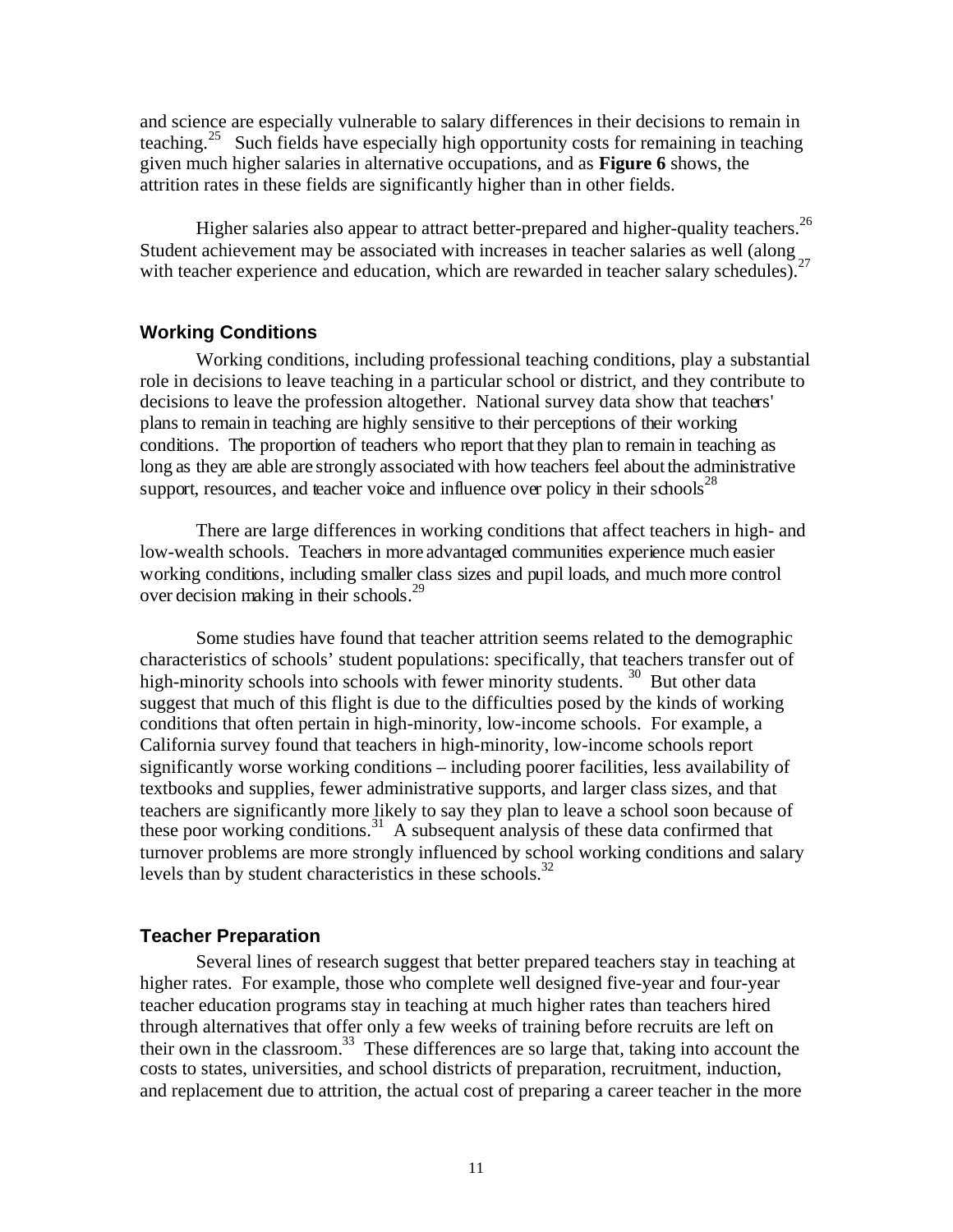intensive programs is likely to be significantly less than that of preparing a greater number of teachers in shorter-term programs who are less likely to stay. (see **Figure 10**)

There are a number of alternative pathways for mid-career recruits that are highquality post-baccalaureate programs tailored to help candidates meet the same high standards as other recruits; they streamline preparation by interweaving coursework about learning and teaching with a well-supported clinical training experience. These successful alternatives, including some high-quality internship models in California school districts such as New Haven and Elk Grove, and mid-career training programs like Project Promise in Colorado and George Washington University's DELTA program, typically have retention rates of 80% or higher.

But alternative approaches that bypass the student teaching and mentoring that enable recruits to learn from skilled veterans, and approaches that do not adequately support learning about methods for teaching challenging content to diverse learners, typically breed a sense of failure in their recruits. Lack of adequate preparation leads to discouragement and teacher burnout. An approach to recruitment that emphasizes ease of entry over quality preparation can be penny wise and pound-foolish. It contributes to the revolving door of teachers into and out of teaching, and undermines a school's ability to sustain a stable teaching force.

New data confirm that there are large differences in plans to stay in teaching among first year teachers who felt well-prepared and those who felt poorly prepared in the key tasks of teaching when they entered the classroom. For example, nearly twothirds of those who felt well-prepared to design lessons, use a range of instructional methods, and assess students said they plan to stay in teaching as long as possible, while little over a third of those who felt poorly prepared in these areas said they are committed to staying.<sup>34</sup> (see **Figure 11**)

#### **Beginning Teacher Mentoring**

There is also clear evidence that beginning teachers who have access to intensive mentoring by expert colleagues are much less likely to leave teaching in the early years. A number of school districts, including Cincinnati, Columbus, and Toledo Ohio, and Rochester, New York have reduced attrition rates of beginning teachers by more than two-thirds (often from levels exceeding 30% to rates of under 5%), by providing expert mentors with release time to coach beginners in their first year on the job.<sup>35</sup> These young teachers not only stay in the profession at higher rates, but they become competent more quickly than those who must learn by trial and error.

Effective teacher induction programs pair new teachers with a more experienced mentor who provides support and assistance to help novices navigate the difficult early years of teaching as they perfect their teaching skills. Well-designed induction programs have proven their value in reducing attrition rates among new teachers.<sup>36</sup> Over a five year period, for example, California's Beginning Teacher Support and Assessment Program (BTSA) successfully reduced teacher attrition rates, among its participants by two-thirds.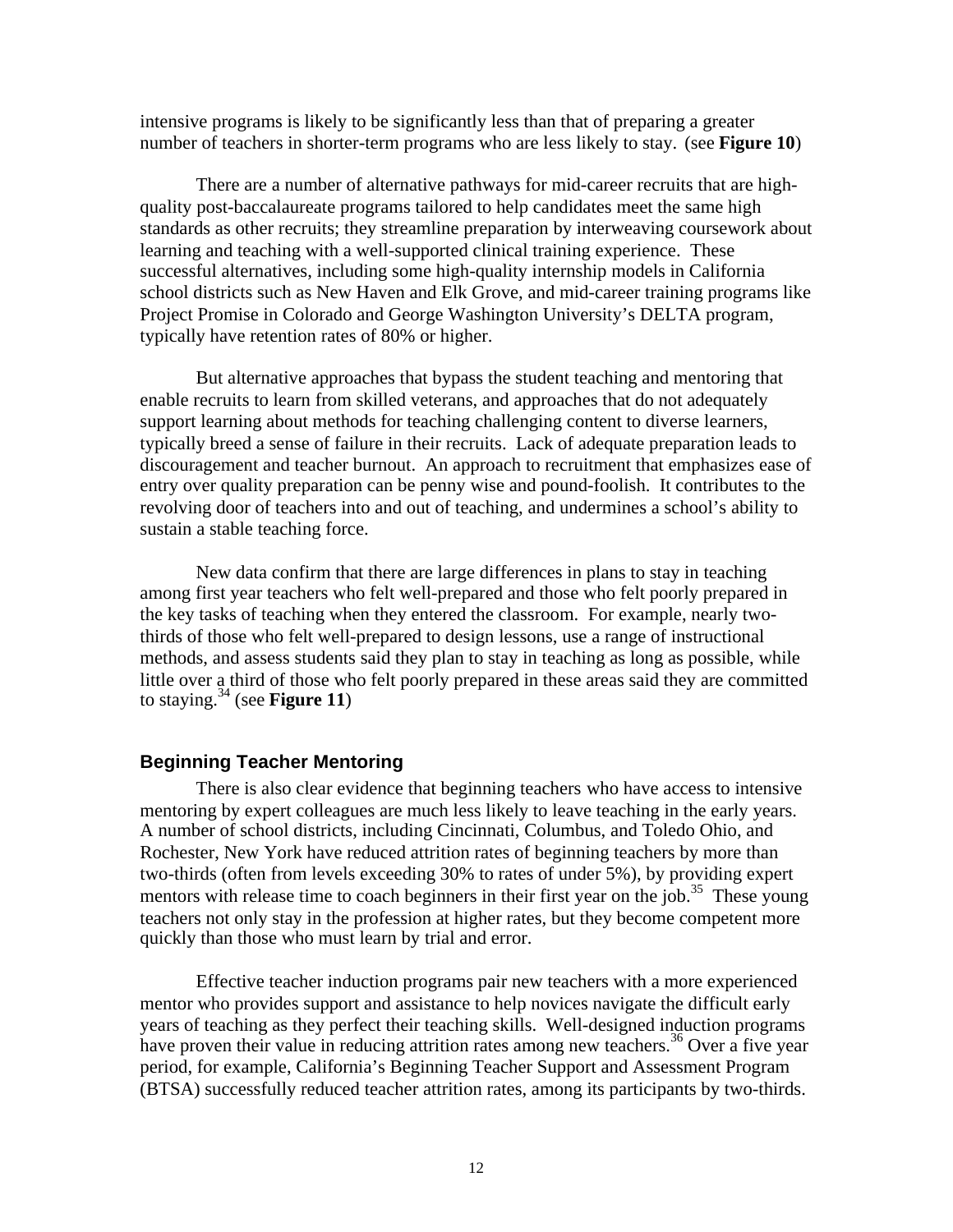The BTSA program encourages local school districts, county offices of education, and colleges and universities to collaborate in providing new teacher induction programs. These programs reported collective retention rates of 96 percent for first-year teachers; over five years, the program reduced the attrition rate to just 9 percent in contrast to 37 percent for new teachers who did not participate in such programs.<sup>37</sup>

Mentoring strategies to improve teacher retention and enhance teaching quality help boost student achievement. Connecticut's Beginning Educator Support and Training (BEST) program, for example, which provides each new teacher with state-trained mentors during the first two years of teaching, has contributed to the state's consistently high performance on NAEP assessments.

But the quality of teacher mentorship programs varies widely. In 2001, a total of 28 states reported that they have some form of mentoring program for new teachers, but only 10 states require mentoring programs and support the requirement with funding. As a result, not all teachers who participate in induction programs actually receive mentoring from a skilled veteran who has released time to coach them in the classroom.

## **WE NEED SCHOOLS DESIGNED FOR THE 21ST CENTURY**

High rates of attrition, and the reasons teachers give for leaving, speak to a problem that has deep roots. The plain fact is that in too many cases our schools are not designed to support today's education goals. We are sending our children to factory-era schools to prepare them for life and work in a digital age. In this, the most rapidly changing era of human history, we continue to expect our children—and their teachers—to succeed in schools that were designed to operate on a  $19<sup>th</sup>$  century agricultural schedule, while using teaching and learning approaches suited to the needs of an industrial economy. The industrial age has been surpassed in every major realm of American society except education. Our teachers are walking away from the large, impersonal bureaucracies that our schools have become.

It is vitally important to understand that a knowledge-based economy and a pluralistic society create new expectations for teaching. "To help diverse learners master much more challenging content, today's teachers must go far beyond dispensing information, giving a test, and assigning a grade."<sup>38</sup> To help each child prepare for successful employment and productive citizenship in the  $21<sup>st</sup>$  century, all teachers must know their subject areas deeply, understand how children learn and be able to use that knowledge to teach well, use modern learning technologies effectively, and work closely with their colleagues to create rich learning environments.

The era of solo teaching in isolated classrooms is over. Good teaching thrives in a supportive learning environment created by teachers and school leaders working together to improve learning—in short, to support quality teaching our schools must support strong professional learning communities. These communities can no longer be considered utopian; they must become the building blocks of a new foundation for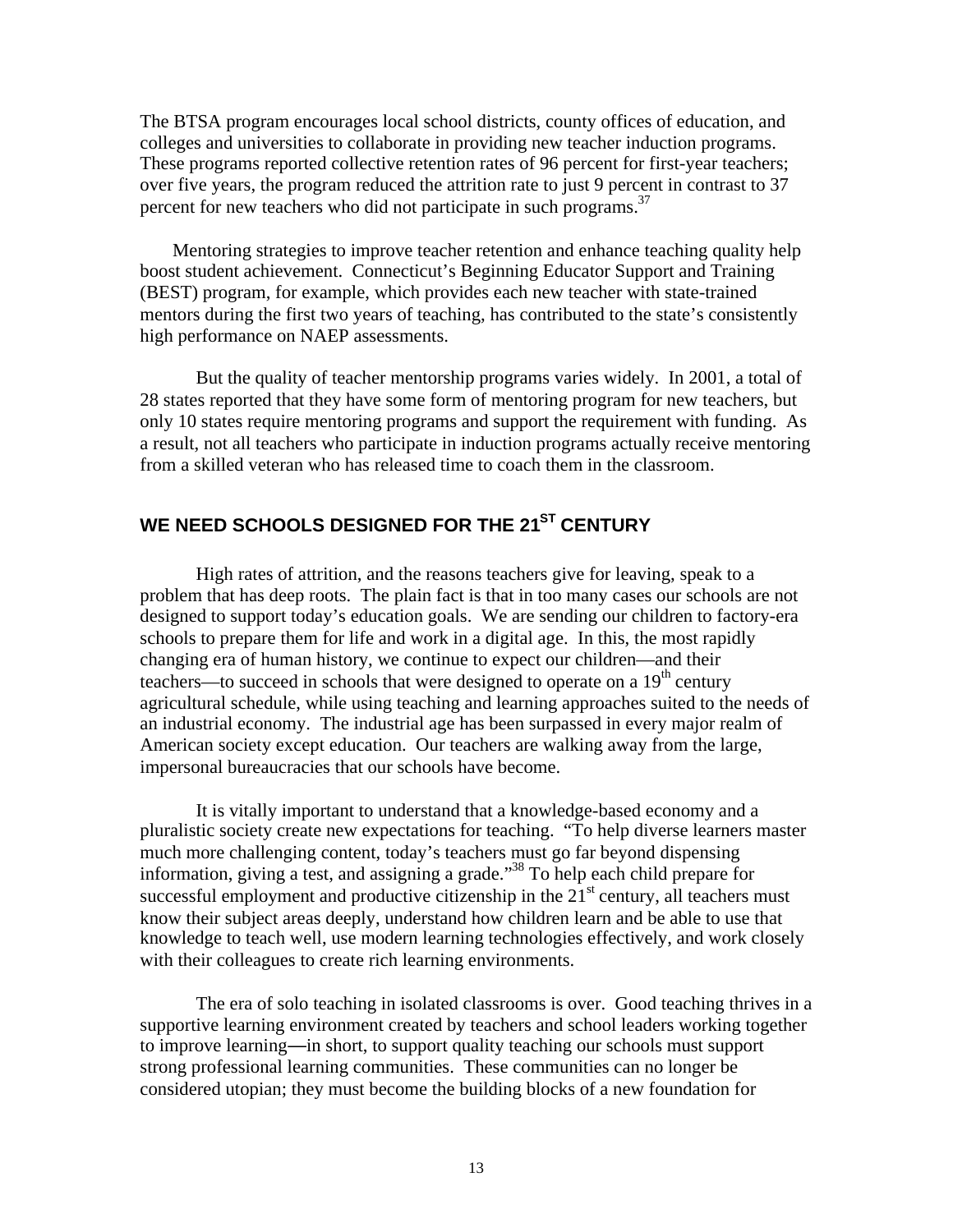America's schools. Collegial interchange, not isolation, must become the norm for teachers,. If we want professional educators in our schools, we must turn our schools into professional workplaces.

## **A THREE PART STRATEGY**

To address high teacher attrition rates, the National Commission on Teaching and America's Future will work with its 21state partners to pursue a three part strategy:

- First, we must organize every school for teaching and learning success. This is the Commission's highest priority. We can do this by downsizing schools and reorganizing them to support strong learning communities.
- Second, we must ensure that the teacher preparation system meets both the teaching requirements of our schools and the learning needs of students. It is time to abandon the futile debate over "Alternative" vs. "Traditional" teacher preparation. Since all routes to teaching lead to the front of the classroom, all teacher preparation programs must set and meet high standards. Short-term, quick-fix approaches to placing teachers in the classroom, fuel high teacher attrition rates, and diminish teaching quality.
- Third, we must develop and sustain professionally rewarding career paths for teachers, from induction through accomplished teaching. School systems should eliminate antiquated hiring hurdles; they should establish and support mentoring programs for new teachers, and they should develop clear and rewarding career paths to accomplished teaching.

As a benchmark for progress, we should pledge to improve teacher retention by thirty percent by 2006. The Commission calls on states, school systems, unions, school boards, and business leaders to join us in working toward this objective; rewarding schools and districts that achieve it, and creating incentives for those working toward this goal.

### **NCTAF STATE PARTNERS**

In 1996, the Commission offered a set of interconnected strategies intended to guide the work of educational leaders seeking to ensure that every child would have access to quality teaching by 2006, which it published in: *What Matters Most: Teaching for America's Future.* We advocated high standards for entry into the teaching profession, and to support professionaliztion we called for the creation of independent standards boards in every state. We called for a redesign of teacher preparation, and encouraged accreditation by the National Council for Accreditation of Teacher Education (NCATE). We promoted improved recruitment, induction, and retention policies. We encouraged states to support the National Board for Professional Teaching Standards.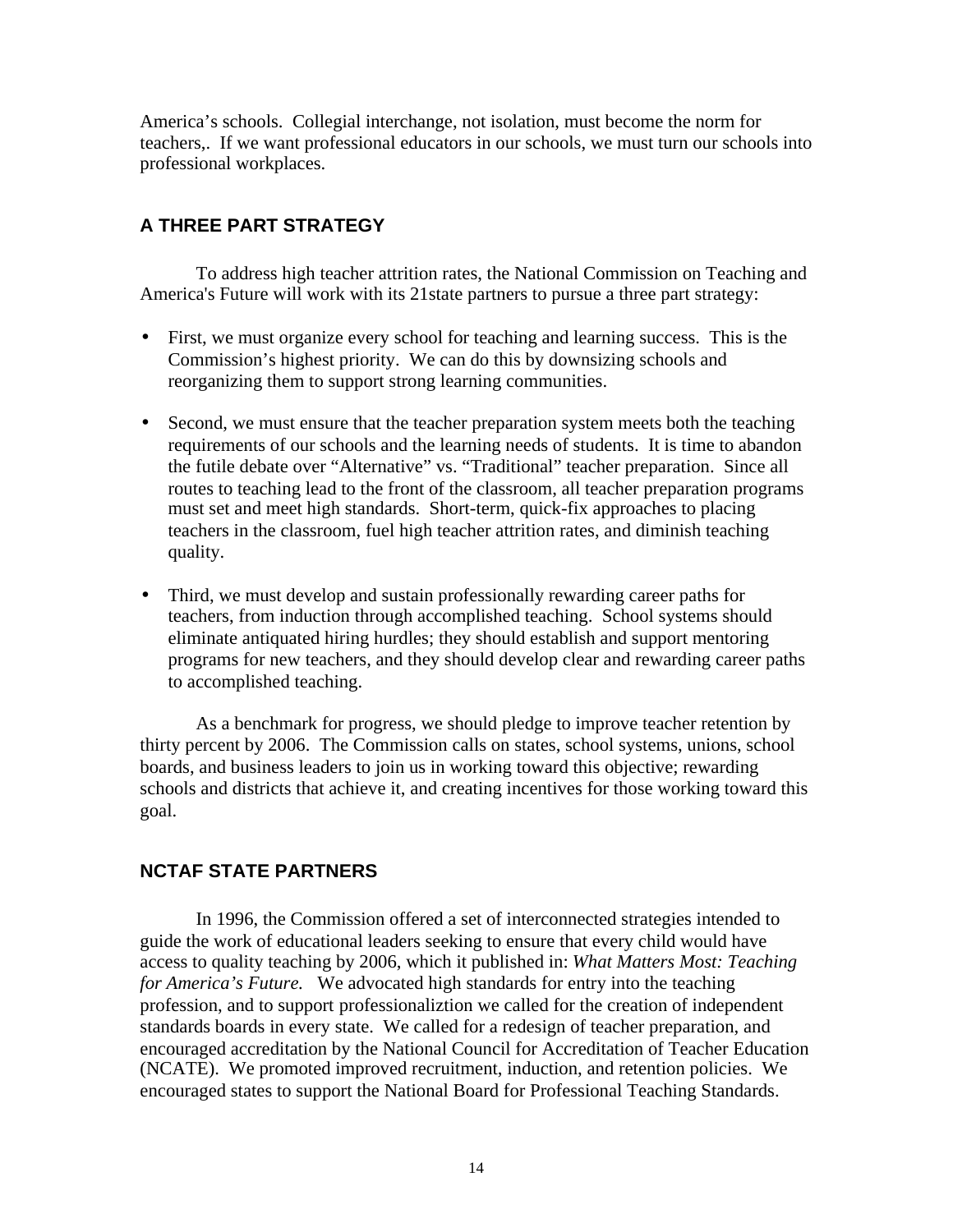We advocated for increased teacher pay, and we called for the redesign of schools for teacher and student success.

Where Progress is being made on these initiatives it is because state leaders have made significant, sustained commitments to teacher quality improvement that enable them to pursue several of these strategies in tandem. To support this work, the Commission has formed a state partnership network to strengthen the efforts of states around the country that are working to improve teaching quality. The Commission currently has 20 partner states, that include: Alabama, Georgia, Hawaii, Idaho, Illinois, Indiana, Kansas, Kentucky, Maine, Maryland, Missouri, Montana, New Mexico, North Carolina, Ohio, Oklahoma, Tennessee, Vermont, West Virginia, and Washington. Iowa is in the process of becoming the twenty first partner.

State partner initiatives have focused on a wide range of strategies to improve teaching quality. For example, partner states have worked to:

- improve teacher qualifications in low- and high-performing schools;
- reduce the extent of out-of-field teaching;
- increase new teachers' access to mentors;

 $\overline{1}$ 

- improve the funding of teacher education relative to that of other professional preparation programs that require clinical training;
- improve professional development and its impact on quality teaching;
- strengthen teacher preparation and licensure standards;
- use of National Board standards as a benchmark for performance;
- improve teacher compensation; and establish incentives for school redesign that supports teacher and student learning.

The growth in the number of National Board Certified Teachers As can be taken as an indicator of progress on these initiatives the Commission has used. **Figures 12 and 13** show, that there has been a dramatic increase in Board Certified teachers in all states, but in the Commission's partner states that increase has been almost twice the increase in all other states. We believe that this because the Commission's partner states have been implementing a constellation of teacher quality improvement initiatives that creates a climate in which quality teaching can thrive.

At our meeting on August 20-22, in Washington DC, the Commission will work with its state partner representatives to focus our efforts on the three part strategy of: designing schools for success, supporting high quality teacher preparation, and developing rewarding career paths in teaching. The results of our work will be released in a report later this fall.

<sup>1</sup> Ingersoll, R. "The Teacher Shortage: A Case of Wrong Diagnosis and Wrong Prescription." *NASSP Bulletin*. 86 (June 2002): 16-31.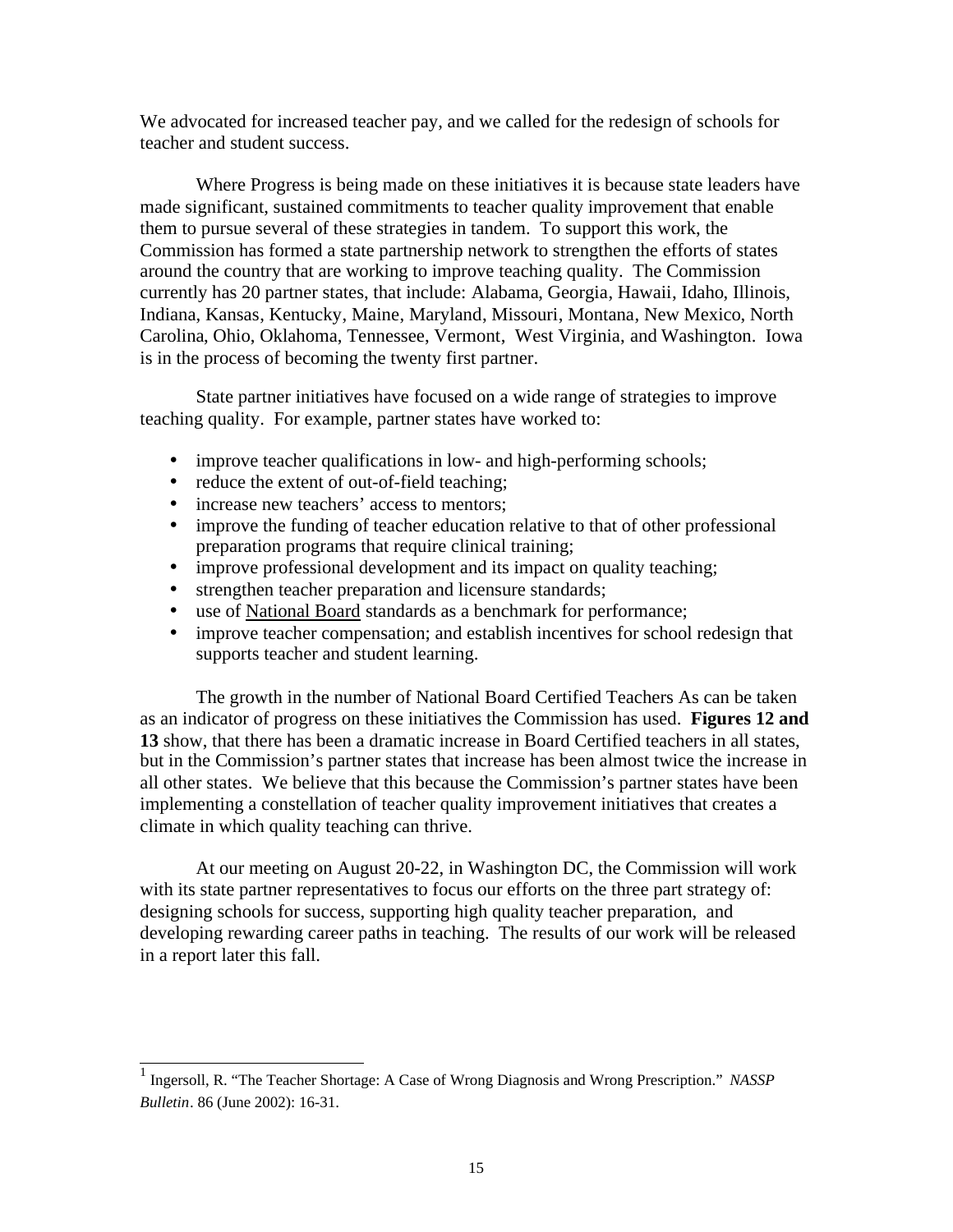2 Ingersoll, R. *Teacher Turnover and Teacher Shortages"* American Educational Research Journal 38 (Fall 2001): 499-534<br><sup>3</sup> Decline Hame

 Darling-Hammond, L., Berry, B., & Thoreson, A. (2001). Does Teacher Certification Matter? Evaluating the Evidence. *Educational Evaluation and Policy Analysis*, 23 (1): 57-77. 4

Texas State Board for Educator Certification (2000). The cost of teacher turnover.

<http://www.sbec.state.tx.us/txbess/turnoverrpt.pdf>

5 Ingersoll, R. "The Teacher Shortage: A Case of Wrong Diagnosis and Wrong Prescription." *NASSP Bulletin*. 86 (June 2002): 16-31.

6 National Governors Association, *Teacher Supply and Demand: Is There a Shortage?*

*<http://www.nga.org/cda/files/000125TEACHERS.pdf;>*National Center for Education Statistics *Digest of Education Statistics-* 2001.

7 American Association of Colleges of Teacher Education, *AACTE/NCATE Joint Data Collection System (JDCS) 2000,* Washington, DC.

8 National Governors Association, *Teacher Supply and Demand: Is There a Shortage? ? <http://www.nga.org/cda/files/000125TEACHERS.pdf>* 9

Feistritzer, E.C. & Chester, D.T. *Alternative Teacher Certification, NCEI 1998*

<sup>10</sup> National Governors Association (2000). *Teacher Supply and Demand: Is There a Shortage? <http://www.nga.org/cda/files/000125TEACHERS.pdf>*

<sup>11</sup> Ingersoll, R.. "Holes in the Teacher Supply Bucket" American Association of School Administrators, January 2002

<sup>12</sup> Texas State Board for Educator Certification (2000). The cost of teacher turnover. <http://www.sbec.state.tx.us/txbess/turnoverrpt.pdf>

13 Ingersoll, Richard, *Teacher Turnover and Teacher Shortages: An Organizational Analysis,* American Education Research Jouranl, Fall 2001, Vol. 38, No. 3, pp 499-534.

<sup>14</sup> Hanushek, E.A., Kain, J.F., & Rivkin, S.G. (1999). *Do higher salaries buy better teachers*? Working Paper 7082. Cambridge, MA: National Bureau of Economic Research.; Kain, J.F. & Singleton, K. (1996). Equality of educational opportunity revisited. *New England Economic Review* (May-June): 87-111

<sup>15</sup> Kauffman, D., Johnson, S. M., Kardos, S.M., Liu, E. and Peske, H.G.. Lost at Sea: New Teachers' Experiences with Curriculum and Assessment*, Teachers College Record*, Vol. 104, No. 2, March 2002, pp. 273-3000January 2002

<sup>16</sup> Carroll, S., Reichardt, R. & Guarino, C. (2000). *The distribution of teachers among California's school districts and schools.* Santa Monica, CA: RAND Corporation.

<sup>17</sup> Catherine Gewertz, "Qualifications of Teachers Falling Short," *Education Week* (12 June 2002). www.edweek.org/ew/newstory.cfm?slug=40sass.h21 . July 2002.

18 Merrow, J. Money Can't Buy Good Teachers*. New York Times*, 8-23-99

<sup>19</sup> Sanders, W.L. & Rivers, J.C. (1996). Cumulative and residual effects of teachers on future student *academic achievement*. Knoxville: University of Tennessee Value-Added Research and Assessment Center.

<sup>20</sup> U.S. Department of Education, *Meeting the Highly Qualified Teachers Challenge*,

21 Haycock, K., Personal Communication July 18, 2002. See also: "*Good Teaching Matters…A Lot*," *in*

*Thinking K-16*, 3 (Summer 1998). www.edtrust.org/main/documents/k16\_summer98.pdf. July 2002. 22 Baugh, W.H., & Stone, J.A. (1982). *Mobility and wage equilibration in the educator labor market*. *Economics of Education Review*, 2 (3): 253-274.

23 Brewer, D.J. (1996). Career paths and quit decisions: Evidence from teaching. *Journal of Labor Economics*, 14 (2): 313-339.

Mont, D., & Rees, D.I. (1996). The influence of classroom characteristics on high school teacher turnover. *Economic Inquiry*, 34: 152-167; Murnane, R. J., Singer, J. D., & Willett, J. B. (1989). The influences of salaries and opportunity costs on teachers' career choices: Evidence from North Carolina. *Harvard Educational Review*, 59, (3) 325-346; Theobald, N.D. (1990). An examination of the influences of personal, professional, and school district characteristics on public school teacher retention. *Economics of education review*, 9 (3), 241-250; Theobald, N.D., & Gritz, R.M. (1996). The effects of school district spending priorities on the exit paths of beginning teachers leaving the district. *Economics of education review*, 15 (1), 11-22.